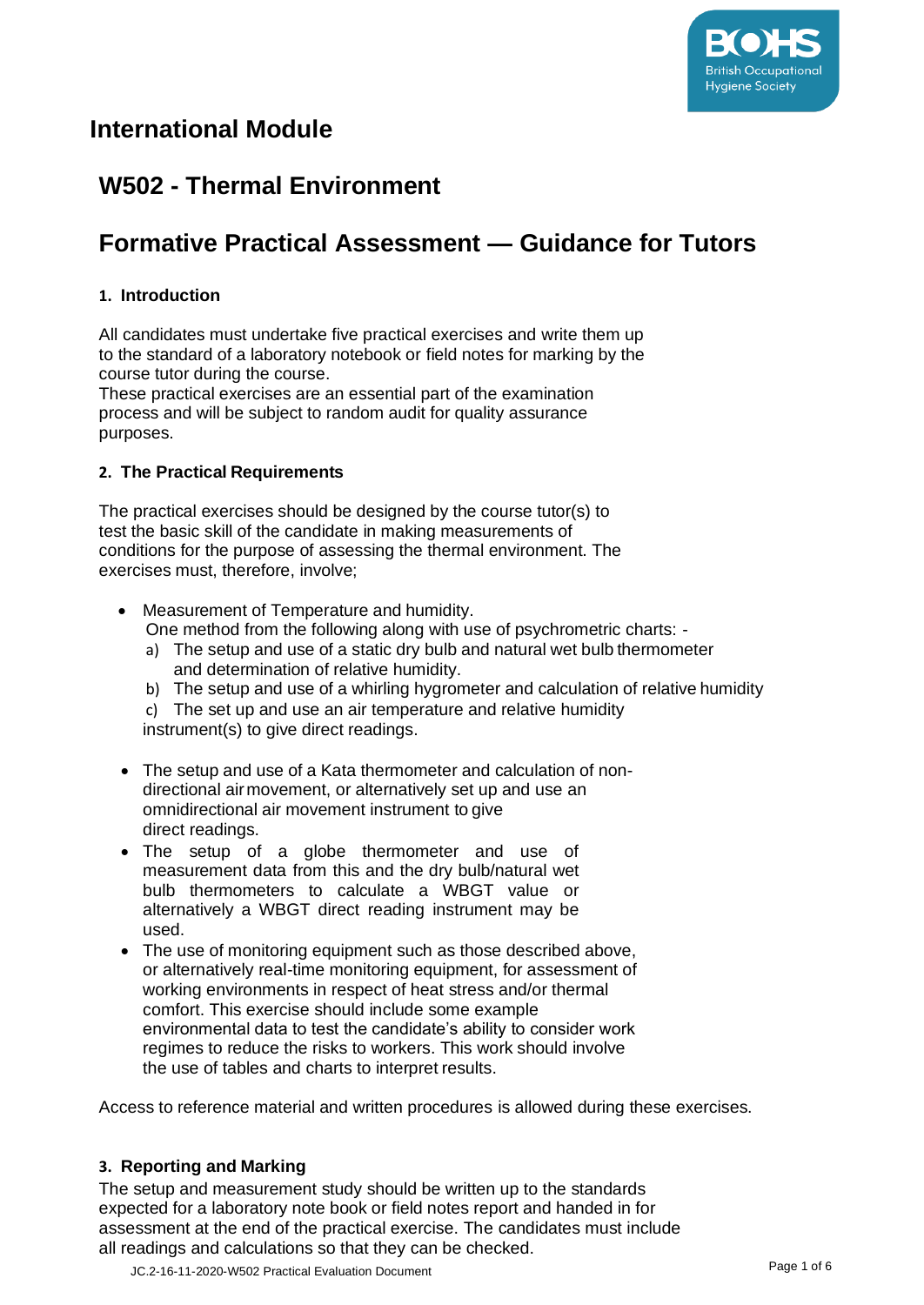

Notes for each practical exercise should contain the following elements:

- a) Name of candidate
- b) A brief description of the process or situation
- c) Environment involved
- d) Equipment used
- e) Monitoring information
- f) Calculation of results
- g) Interpretation and recommendation (if appropriate)

The laboratory notebook or field notes reports must be handed in at the completion of the practical session and retrospective reporting will not be allowed. The course provider/tutor will assess each practical note book report and compile a report per candidate as per the attached form.

The tutor must return the practical evaluation report for each candidate to BOHS within 5 days of the course completion.

#### **4. Benchmark Marking Schedule**

As the tutor is responsible for designing suitable studies it is not practicable to provide a fully detailed predefined marking schedule. However, the following are examples of what the tutor needs to look for in each case and are provided for guidance.

a) Setup and reading of a static wet and dry bulb thermometers and calculation of humidity etc.

#### *Visual Check*

- Static wet and dry bulb thermometers correctly mounted
- Instrument allowed sufficient time to stabilize

#### *Marking of Write Up*

- Calculation from data and use of psychrometric chart
- b) Setup and use of a whirling hygrometer and calculation of relative humidity

#### *Visual Check*

- Thermometers correctly mounted in whirling hygrometer
- Wet bulb wick sufficiently wetted
- Instrument whirled for sufficient time

#### *Marking of Write Up*

- Calculation from data and use of psychrometric charts
- c) Set and use of direct reading instruments for Temperature and Relative Humidity

#### *Visual Check*

- Instruments properly set up and correctly mounted
- Instrument allowed sufficient time to stabilize

#### *Marking of Write Up*

• Calculation from data and use of psychrometricchart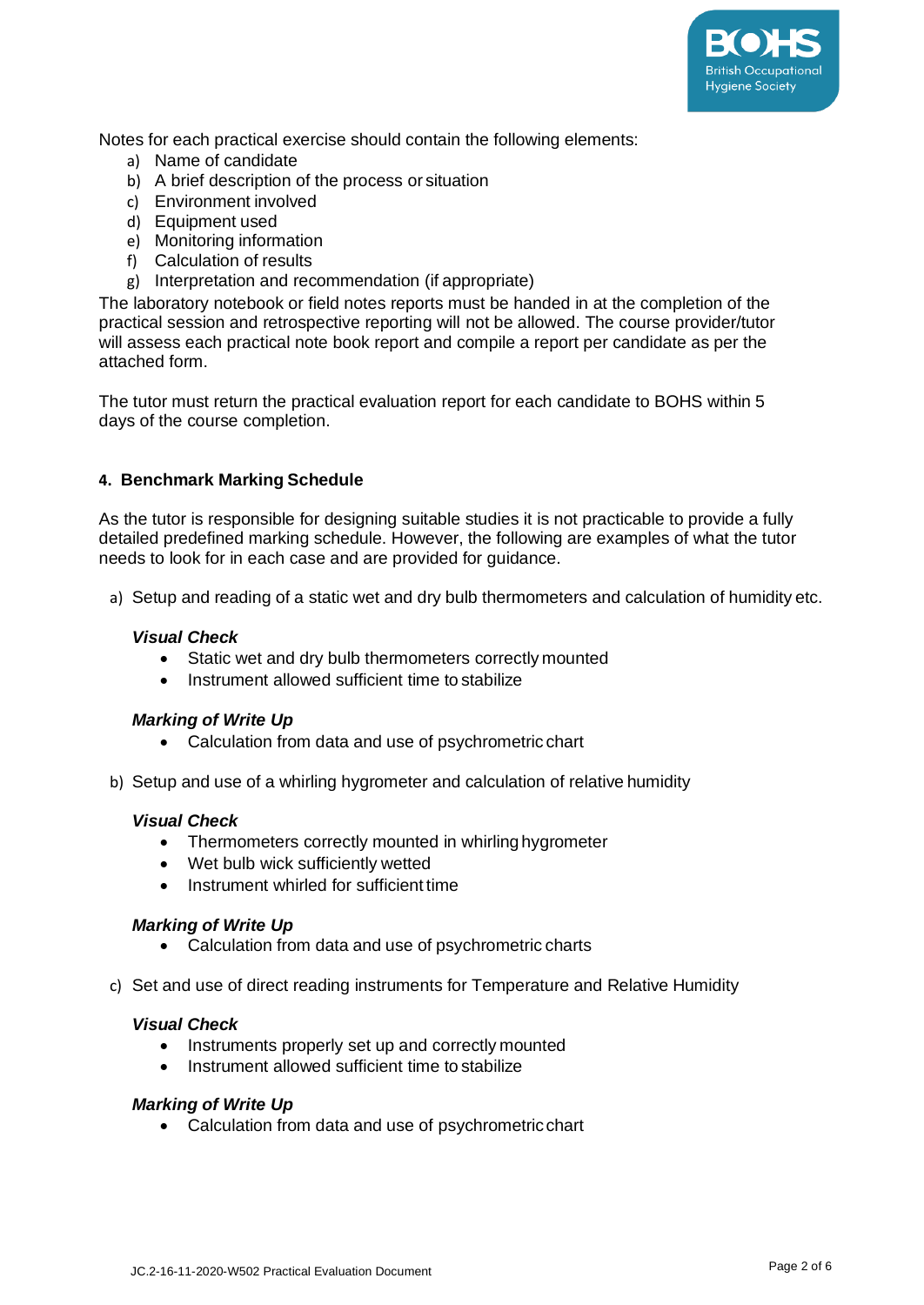

d) Set up and use of a Kata thermometer or alternatively an omnidirectional air movement transducer/Instrument.

#### **Visual Check**

- Kata Thermometer /Instrument sensor correctly positioned
- Kata thermometer bulb wiped dry after immersion in hot water
- Cooling period correctly timed,

#### *Marking of Write Up*

- Calculation of air speed from calibration chart or instrument
- e) Set up of a globe thermometer or WBGT instrument and determination of a WBGT value

#### *Visual Check*

- Globe thermometer correctly positioned
- Instrument allowed sufficient time to stabilize

#### *Marking of Write Up*

- Calculation of WGBT using appropriate data for indoor and/or outdoor environmental data
- f) Use of monitoring equipment for assessment of working environments in respect of heat stress and/or thermal comfort.

#### *Visual Check*

- Selection of measurement equipment correct
- Positioning and set up of measurement equipment correct

#### *Marking of Write Up*

- Calculation of appropriate parameters from data
- Interpretation of data correct

The tutor must return the practical evaluation report for each individual candidate to BOHS within 5 days of the course completion.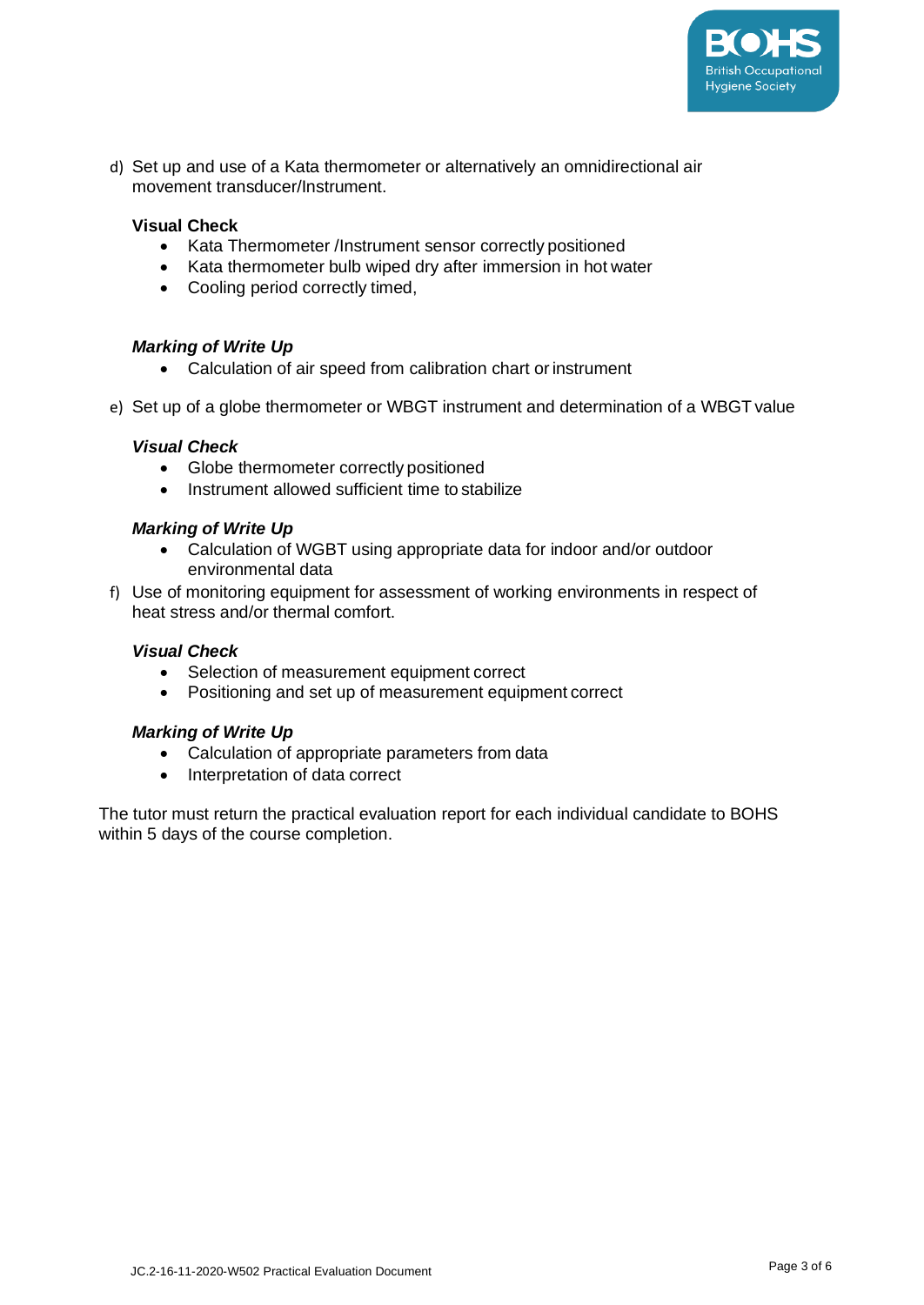

### **International Module W502 – Thermal Environment**

### **Formative Practical Evaluation**

### **Report**

| Name of Candidate                                                                    |  |                  |                    |  |
|--------------------------------------------------------------------------------------|--|------------------|--------------------|--|
| Date of Birth                                                                        |  |                  | Date of Evaluation |  |
| <b>Evaluation Location</b>                                                           |  |                  |                    |  |
| <b>Course Provider</b>                                                               |  |                  |                    |  |
|                                                                                      |  | <b>Pass/Fail</b> | <b>Comments</b>    |  |
| 1) Select one method<br>from a, b or c.                                              |  |                  |                    |  |
| a) Set up and use of<br>static wet and dry<br><b>bulb</b>                            |  |                  |                    |  |
| b) Set up and use of<br>whirling hygrometer                                          |  |                  |                    |  |
| Set up and use<br>$\mathsf{c})$<br>direct reading<br>instrument                      |  |                  |                    |  |
| 2) Set up and use of<br>Kata<br>thermometer or                                       |  |                  |                    |  |
| 3) Set up Globe<br>thermometer and<br>calculate WBGT or                              |  |                  |                    |  |
| 4) Use of monitoring<br>equipment to assess<br>heat stress and/or<br>thermal comfort |  |                  |                    |  |
| <b>Overall Decision</b>                                                              |  |                  |                    |  |
| Name of tutor covering practical evaluation                                          |  |                  |                    |  |
| Signature of tutor covering<br>practical evaluation                                  |  |                  |                    |  |

**Please Note: Information entered in the comments column can be given to the candidate for re-sit purposes.**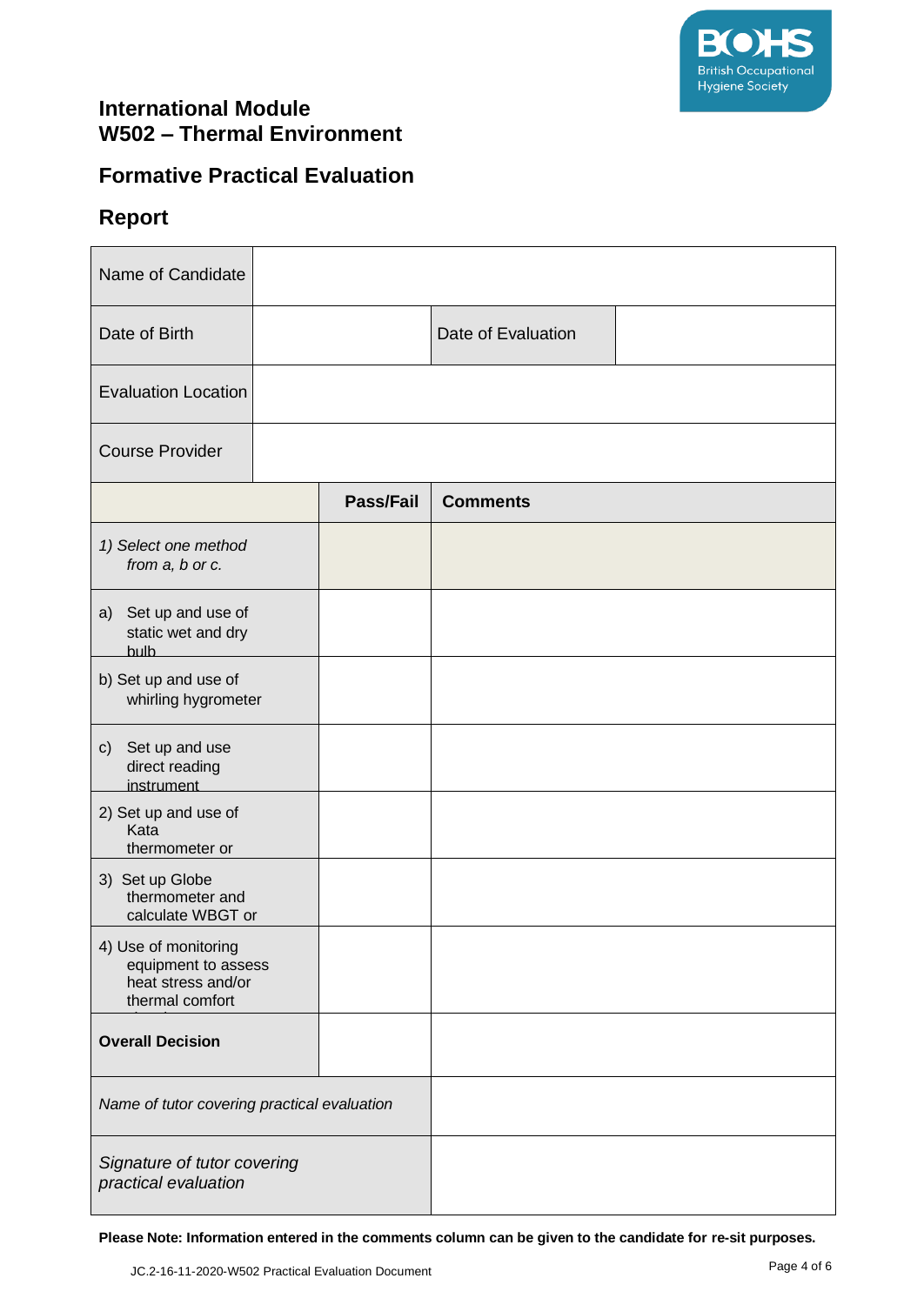

### **International Module W502 - Thermal Environment**

# **Formative Practical Assessment — Guidance for Candidates**

#### **1. Introduction**

Candidates taking the W502 international examination in "Thermal Environment" are required to demonstrate that they have appropriate practical skills in field measurements and assessment. Therefore, all candidates must undertake five practical exercises and write these up to the standard of a laboratory notebook or field notes, for marking by the course tutor during the course. This will be regarded as an essential part of the examination process.

#### **2. The Practical Requirements and Reporting**

The practical exercises are designed to test the basic skill of the candidate in assessing thermal environment conditions.

- Measurement of Temperature and humidity. One method from the following along with use of psychrometric charts:
	- a) The setup and use of a static dry bulb and natural wet bulb thermometer and determination of relative humidity.
	- b) The setup and use of a whirling hygrometer and calculation of relative humidity.
	- c) The set up and use an air temperature and relative humidity instrument(s) to give direct readings.
- The set up and use of a Kata thermometer and calculation of omni-directional air movement or the use of a direct reading omnidirectional air movement instrument.
- Set up a globe thermometer and calculation of WBGT values or the use of a direct reading WBGT instrument.
- The use of monitoring equipment such as those described above, or alternatively real-time monitoring equipment, for assessment of working environments in respect of heat stress and/or thermal comfort. This exercise should include some example environmental data to test the candidate's ability to consider work regimes to reduce the risks to workers. This work should involve the use of tables and charts to interpret results.

Access to reference material and written procedures is allowed during these

exercises. For each of the above exercises the candidate should:

- a) Select the appropriate equipment for the relevant measurement
- b) Correctly assemble and stabilize the equipment
- c) Read off the relevant values
- d) Correctly calculate the requested parameters
- e) Use direct reading instruments correctly, where provided
- f) Calculate and interpret exposure data and make suitable recommendations
- g) Submit a brief written practical report for the exercise

Each set up and measurement study should be written up to the standards expected for a laboratory notebook or field notes report and handed in for assessment at the end of the practical exercise. The candidates must include all readings and calculations so that they can be checked.